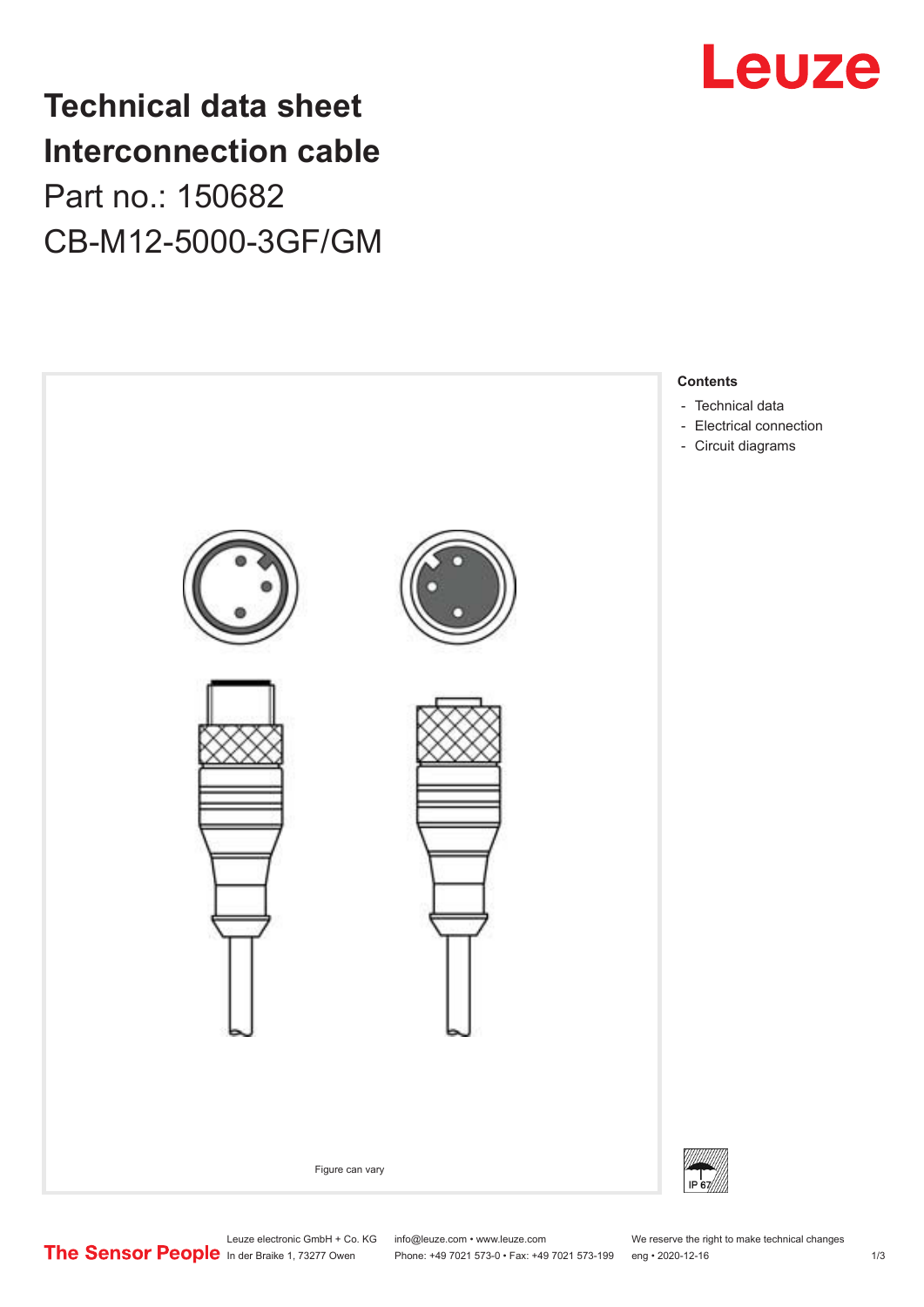### <span id="page-1-0"></span>**Technical data**



#### **Electrical data**

**Performance data**

**Operating voltage** 30 V AC/DC

### **Connection**

| <b>Connection 1</b>           |                      |
|-------------------------------|----------------------|
| <b>Type of connection</b>     | Connector            |
| <b>Thread size</b>            | M <sub>12</sub>      |
| <b>Type</b>                   | Female               |
| Handle body material          | <b>TPU</b>           |
| No. of pins                   | $3 - pin$            |
| Version                       | Axial                |
| Operating current per contact | 4 A                  |
| Lock                          | <b>Screw fitting</b> |

| <b>Connection 2</b>           |                       |
|-------------------------------|-----------------------|
| <b>Type of connection</b>     | Connector             |
| <b>Thread size</b>            | M12                   |
| <b>Type</b>                   | Male                  |
| Handle body material          | <b>TPU</b>            |
| No. of pins                   | $3 - pin$             |
| <b>Version</b>                | Axial                 |
| Operating current per contact | 4 A                   |
| <b>Cable properties</b>       |                       |
| <b>Number of conductors</b>   | 3 Piece(s)            |
| Wire cross section            | $0.34 \, \text{mm}^2$ |
| Sheathing color               | <b>Black</b>          |

### **Environmental data**

| Ambient temperature, operation,<br>stationary use | $-2580 °C$ |
|---------------------------------------------------|------------|
| <b>Classification</b>                             |            |
| <b>Customs tariff number</b>                      | 85444290   |
| eCl@ss $5.1.4$                                    | 27279201   |
| $eC/\omega$ ss 8.0                                | 27279218   |
| eC <sub>1</sub> @ss 9.0                           | 27060311   |
| eCl@ss 10.0                                       | 27060311   |
| eCl@ss 11.0                                       | 27060311   |
| <b>ETIM 5.0</b>                                   | EC001855   |
| <b>ETIM 6.0</b>                                   | EC001855   |
| <b>ETIM 7.0</b>                                   | EC001855   |

### **Electrical connection**

**Shielded** No

Cable diameter (external) 4.3 mm **Cable length** 5,000 mm **Conductor material** Copper **Sheathing material** PUR **Suitability for drag chains** No

**Cable design Cable design Cable design Cable design Cable design Cable design Cable design Cable design Cable** 

#### **Connection 1**

| Type of connection            | Connector       |
|-------------------------------|-----------------|
| <b>Thread size</b>            | M <sub>12</sub> |
| <b>Type</b>                   | Female          |
| Handle body material          | <b>TPU</b>      |
| No. of pins                   | $3 - pin$       |
| Version                       | Axial           |
| Operating current per contact | 4A              |
| Lock                          | Screw fitting   |

#### **Connection 2**

| Type of connection            | Connector       |
|-------------------------------|-----------------|
| <b>Thread size</b>            | M <sub>12</sub> |
| <b>Type</b>                   | Male            |
| Handle body material          | <b>TPU</b>      |
| No. of pins                   | $3 - pin$       |
| Version                       | Axial           |
| Operating current per contact | 4 A             |

Phone: +49 7021 573-0 • Fax: +49 7021 573-199 eng • 2020-12-16 2 /3